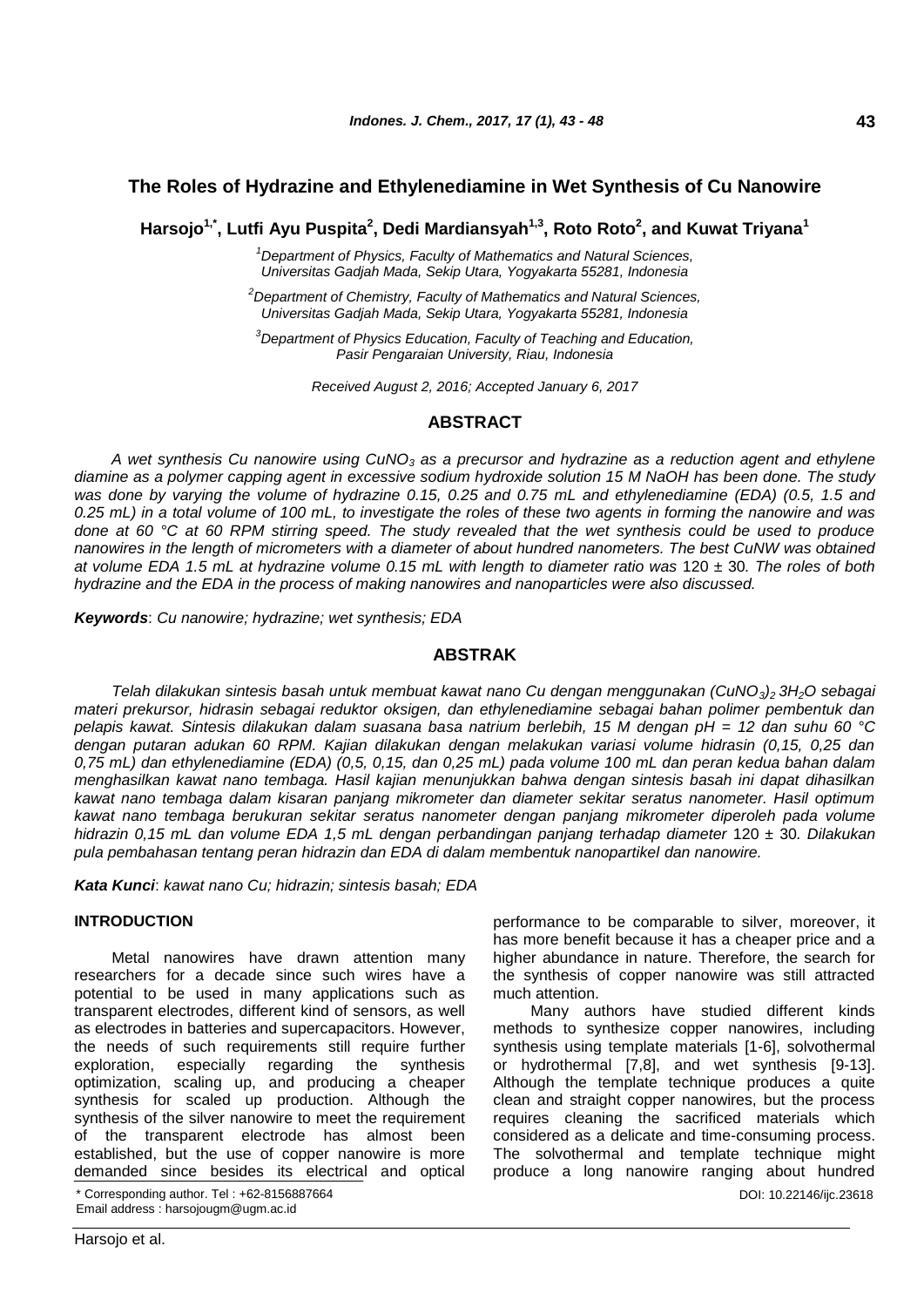nanometers in diameter with ten micrometers in length [1-8], but the process usually took a number of hours. And therefore, it is considered as time-consuming. However, these are still used as powerful techniques to synthesize nanowire in the high crystalline ratio. The wet synthesis in producing copper nanowires had been explored by many authors using different capping agents and reductors [8-13]. Perhaps, the simplest and fastest in producing copper nanowire in wet synthesis is done using copper salt,  $N_2H_4$  (hydrazine) as a reductor, and an amine group as a capping agent such as done by Rathmell and his group [11-12]. They produced a successful wet synthesis in preparing the Cu nanowire using  $CuNO<sub>3</sub>$  as a precursor, hydrazine as a reductor, and ethylenediamine (EDA) as a capping agent in about 30 min. The used of hexadecylamine as the capping and stabilizing agent and glucose in synthesizing ultralong CuNWs was done in Ref. 13. However, this process might still be considered as a long time one. A further study was carried by another group using hydrazine as the reductor but by replacing ethylenediamine with oleylamine solution through a  $Ni (acac)_2$  catalytic formation process in searching the effective process [14]. Using ethylenediamine tetraacetic acid (EDTA) as capping agent and Na OH together with supercritical water, the synthesis of CuNW was carried successfully from a precursor copper sulfate [8].

In producing nanowires for the transparent electrode application a good conductivity and optical transparency were the key parameters. Assuming stability of the wires can be handled, these key factors relied upon the diameter and the length of the wire. In short, it is fairly accepted that the quality of the nanowires functioned as a transparent electrode depending upon their length to diameter ratios [11,12]. The result of Rathmell [11] in producing Cu nanowire at quite low temperature in a very short time was quite promising. However, it was still not clear how to control the dimension of the wire using a different concentration or volume of EDA. The study of EDA as capping agent was done in Ref. [11]. However, the role of both EDA and hydrazine was still required further investigation. Therefore, an information related to control the dimension of the wire using EDA and hydrazine was still considered as an important issue. This study was done in the trial to provide such information in synthesizing of the targeted Cu nanowire.

## **EXPERIMENTAL SECTION**

### **Materials**

The experiment was done using Cu  $(NO_3)_2$  3H<sub>2</sub>O (99%-104%, Sigma-Aldrich) prepared in 20 mL (0.025 M), NaOH (>98%, Sigma-Aldrich) prepared in 100 mL (15 M) in deionized water, ethylenediamine or EDA  $(>99.5\%$ , Sigma-Aldrich) (60 M), N<sub>4</sub>H<sub>2</sub> (hydrate 80%) Sigma-Aldrich) (1.09 M) volume was varied from 0.25 to 0.75 mL. The total volume of the solution was managed to be 100 mL. The use of high molar NaOH was selected since this was expected to decrease the size of the nanoparticle Cu as done in Ref. 12.

# **Instrumentation**

Several instruments were used to characterize the result. The microstructure characterization of the was carried out using Scanning Electron Microscope (JEOL 560 XL) operated at 10 kV, and Transmission Electron Microscope (JEM 1400) operated at 100 kV. The X-ray diffraction was done using Phillip PW 3710 operating at 20 kV using a copper anode. The UV-Vis absorption spectra were taken using Shimadzu UV-1800 spectrometer.

### **Procedure**

The synthesis process was done according to the method described in Ref. [11] with a little modification. In this reaction, we reduced down to about a hundredth smaller with a lower temperature, with a slower stirring speed. In a typical copper nanowire synthesis, we used 60 g of NaOH in aquadest 100 mL, mixed with 0.12 g Cu  $(NO<sub>3</sub>)<sub>2</sub> 3H<sub>2</sub>O$  in 20 mL aquadest. The solution was kept at 60 °C, stirred at about 60 RPM for about half an hour to reach homogeneous condition indicated by a deep clear blue color. The following reaction took place in this process,  $Cu(NO<sub>3</sub>)<sub>2</sub>(aq) + 2NaOH(aq)$  ->  $Cu(OH)<sub>2</sub>(s) + 2NaNO<sub>3</sub>(aq)$  and  $N<sub>2</sub>H<sub>4</sub>+2Cu(OH)<sub>2</sub>$  ->  $2NO<sub>2</sub>+4H<sub>2</sub>+4Cu$ . The second process changes the Cu ion into Cu atom through reduction. In the addition of EDA, Cu ion can be chelated by EDA. Three molecules of EDA can chelate one ion  $Cu^{2+}$ . The addition of hydrazine will reduce these ions to become neutral atoms.

The each EDA volume of 0.5, 1.0, and 1.5 mL was then mixed in the solution keeping a steady temperature of 60 °C for 2 min under similar stirring condition. Prior being used, we diluted the  $N_2H_4$  (80%) using deionized water into  $N_2H_4$  (35%). Eventually, each of the  $N_2H_4$  volumes of 0.15, 0.25, and 0.75 mL was added to the solution. The color of the solution changed slowly from deep clear blue into milky white and then into dark red, indicating the formation of thin Cu NWs. By letting this condition in about 30 min, the solution showed a segregation of Cu NWs floating on top of the solution surface. The floating of Cu NWs was then separated from the solution and centrifuged at 10000 RPM for about an hour. The supernatant was then rinsed and centrifuged five times using alcohol to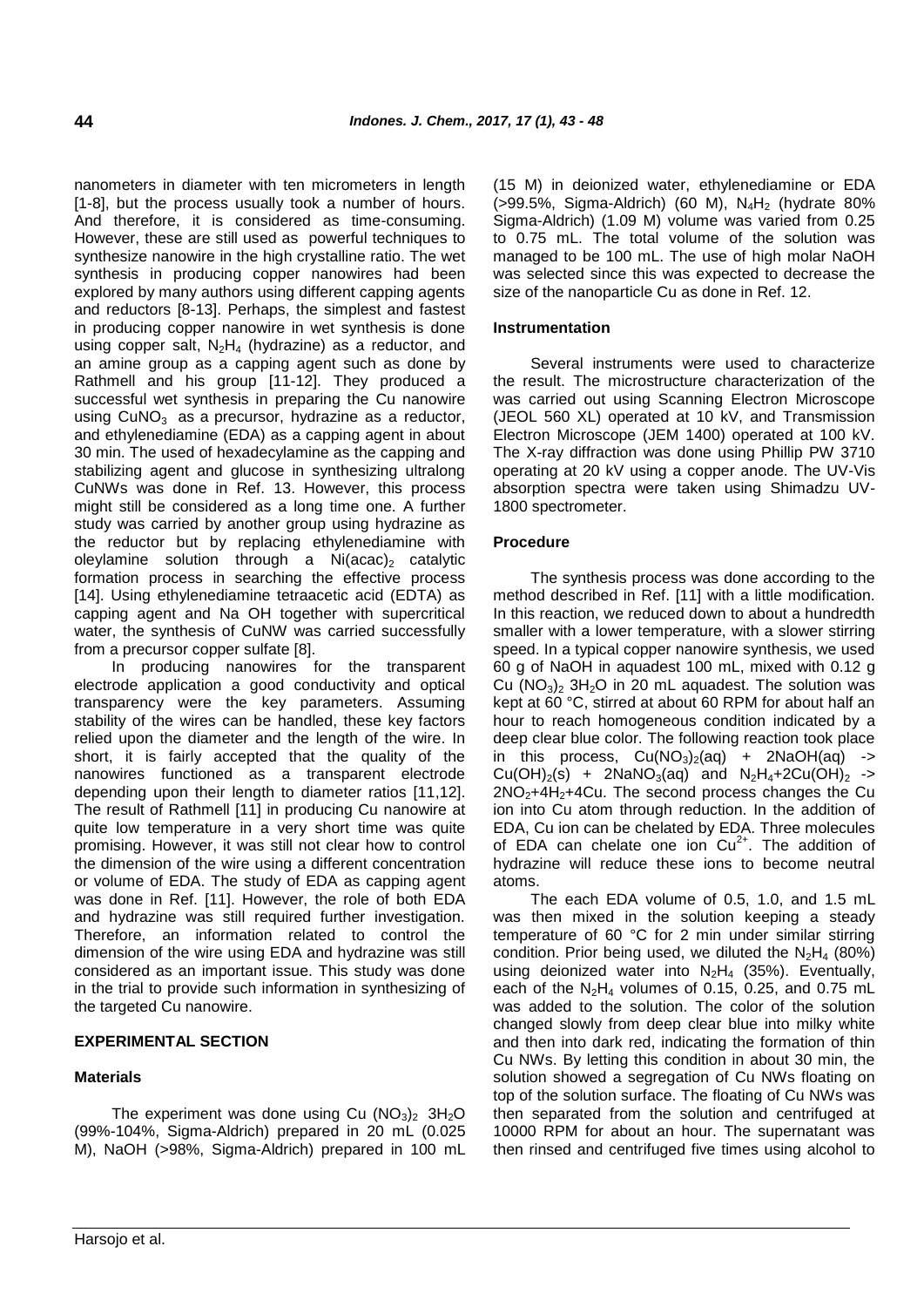get a clear Cu NW in an alcohol solution. We added hydrazine (35%) 0.001 mL in 25 mL CuNW in an alcohol solution to prevent the oxidation. This final solution was kept at -4 °C in a closed bottle for further usage. Instead of using the concentration or molar value, in our experiment we used hydrazine and EDA expressed in volume unit for a practical reason. For scaled up production, the calculation using molar value should be done accordingly.

### **RESULT AND DISCUSSION**

The CuNW which were extracted from the synthesis and prepared in the alcohol solution was checked by UV-Vis spectrometer. The result was shown in Fig. 1. The peaks of the absorption spectra for the synthesis using EDA 0.5, 1.0, and 1.5 mL while the volume of hydrazine fixed in 0.15 mL appeared at 620, 625, and 626 nm, respectively (Fig. 1). The result indicated that these different volumes of the EDA produced only a little effect in plasmon peaks of the final product of CuNW in the alcohol solution. Although, these different peak positions and their widths usually are related to the size and diameter of the Cu wires, from the peaks we can only recognize clearly that these peaks are related to the existence of the CuNW in the solution. The effect of EDA volume (0.5, 1.0, and 1.5 mL) used in the synthesis to the nanowire sizes was more clearly seen using SEM, presented at Fig. 2. From this micrography, we can see that when no EDA used in the solution, only Cu nanoparticles (CuNPs) formed with the

average size of about 100 nm as shown in Fig. 2(a). In addition, the CuNPs are agglomerated due to their reactivity. When EDA (0.5, 1.0, and 1.5 mL) used in the synthesis, the synthesis produces CuNW having different length and diameter. We found that the best size of a length over diameter ratio was obtained at EDA 1.5 mL as shown in Fig. 2(c). We notice that a greater volume EDA produced CuNW accompanied by more CuNPs. This means that there is an optimized condition in which the amount of EDA helping to transform the CuNP into CuNW. Therefore EDA is called as a capping agent or a guiding agent.







**Fig 2.** The result of wet synthesis using EDA volume (a) 0 mL (b) 0.5 mL (c) 1.0 mL(d) 1.5 mL at 0.1 mL hydrazine. All result was done at about 60 °C, stirred at 70 rpm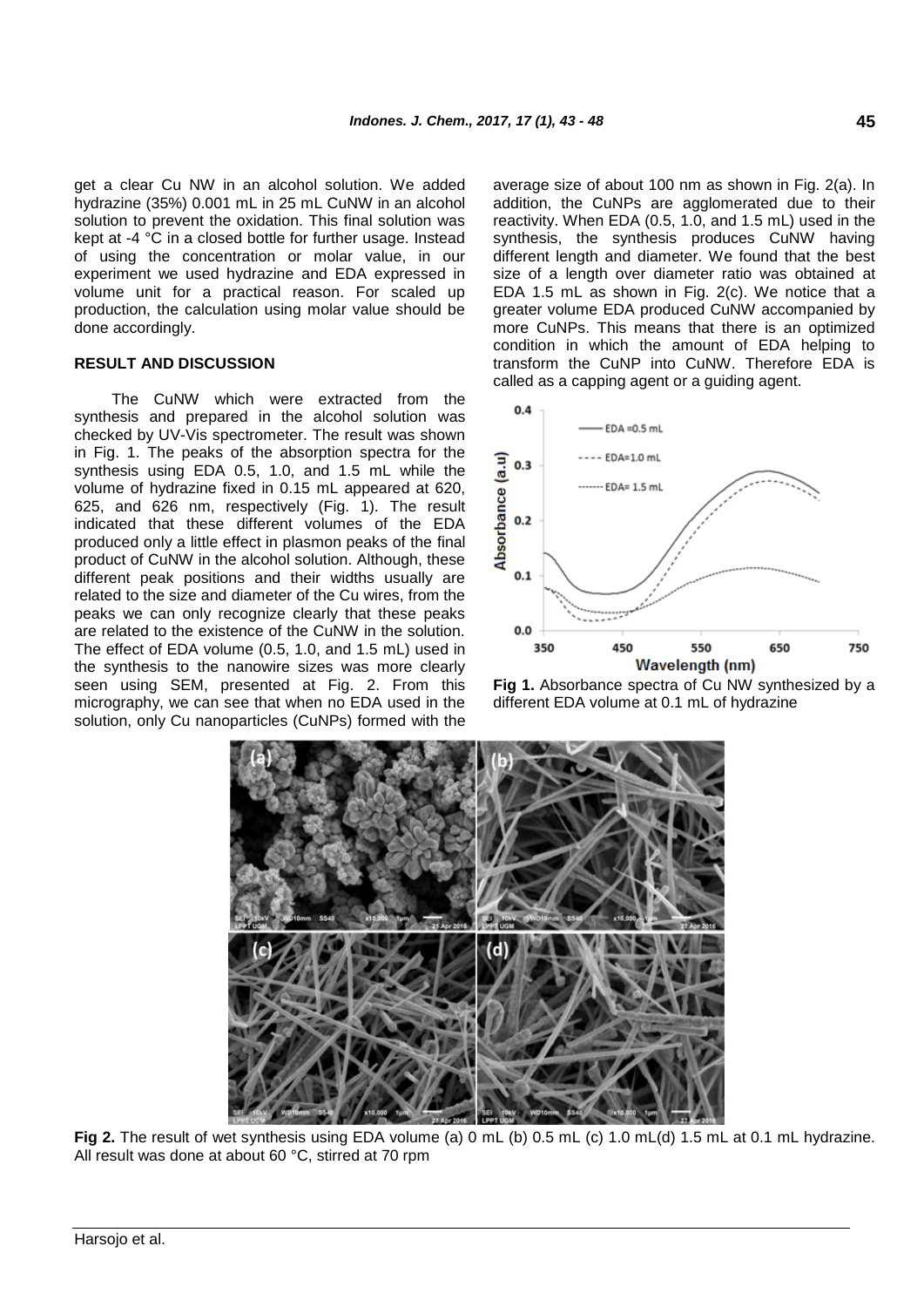

**Fig 3.** The effect of hydrazine volume (a) at volume of 0.15 mL (b) 0.25 mL (c) 0.35 mL at EDA 1.5 mL



**Fig 4**. The size of CuNW versus the volume of hydrazine and EDA indicating the hydrazine at a volume of 0.15 mL and the EDA 1.5 mL producing the best CuNW in term of the length over the diameter ratio

We hypothesize the following mechanism. As in our synthesis, we use the strong base of Na OH ( $pH =$ 12) at the fixed amount of  $CuNO<sub>3</sub>$ , the sizes of the CuNWs were controlled either by hydrazine and EDA. This was understood since the role of hydrazine acted as a strong reduction agent from  $Cu^{++}$  into Cu atom. Without EDA the following reaction takes place. First, the royal blue color of the solution indicates the existence of 4[Cu(OH)]. When the hydrazine is added, the following reaction occur  $4$ [Cu(OH)]<sup>2+</sup>+ N<sub>2</sub>H<sub>4</sub> (aq) $\rightarrow$ 2Cu<sub>2</sub>O(s) +  $N_2(q) + 6H_2O + 8OH$ followed by the reaction  $2CuO(s)+N<sub>2</sub>H<sub>4</sub>(aq) \rightarrow 4Cu(s)+ N<sub>2</sub>(q)+ 2H<sub>2</sub>O$ . Therefore, only Cu and  $Cu<sub>2</sub>O$  nanoparticles produced. This was supported by Fig. 2(a). However, when the EDA used is 0.5 mL up to 1.5 mL in the solution, it can suppress  $Cu<sub>2</sub>O$ , and the synthesis allows the growing of CuNP into CuNW. The stirring and the heating condition helped this growth. This result is supported by Fig. 2(b) to Fig. 2(d). Therefore, it can be understood that at a constant volume of hydrazine, this synthesis depends on the volume of EDA used. We found that the diameters of wires were in the range of 90 nm up to 200 nm.

Meanwhile, the existence of hydrazine in the reaction mainly functions to reduce Cu<sup>++</sup> into Cu atom with finally becoming CuNPs [11-12]. Therefore, without EDA, as a capping agent, only the agglomeration of CuNPs were produced When EDA fixed 1.5 mL, and the hydrazine volume of 0.15, 0.25, and 0.75 mL used in the synthesis, we get a mixture of CNPs and CuNWs as presented in Fig. 3. Using hydrazine 0.15 mL, maximum CuNWs were produced while at hydrazine volume of 0.25 mL, the synthesis produced shorter wires accompanied by more CuNP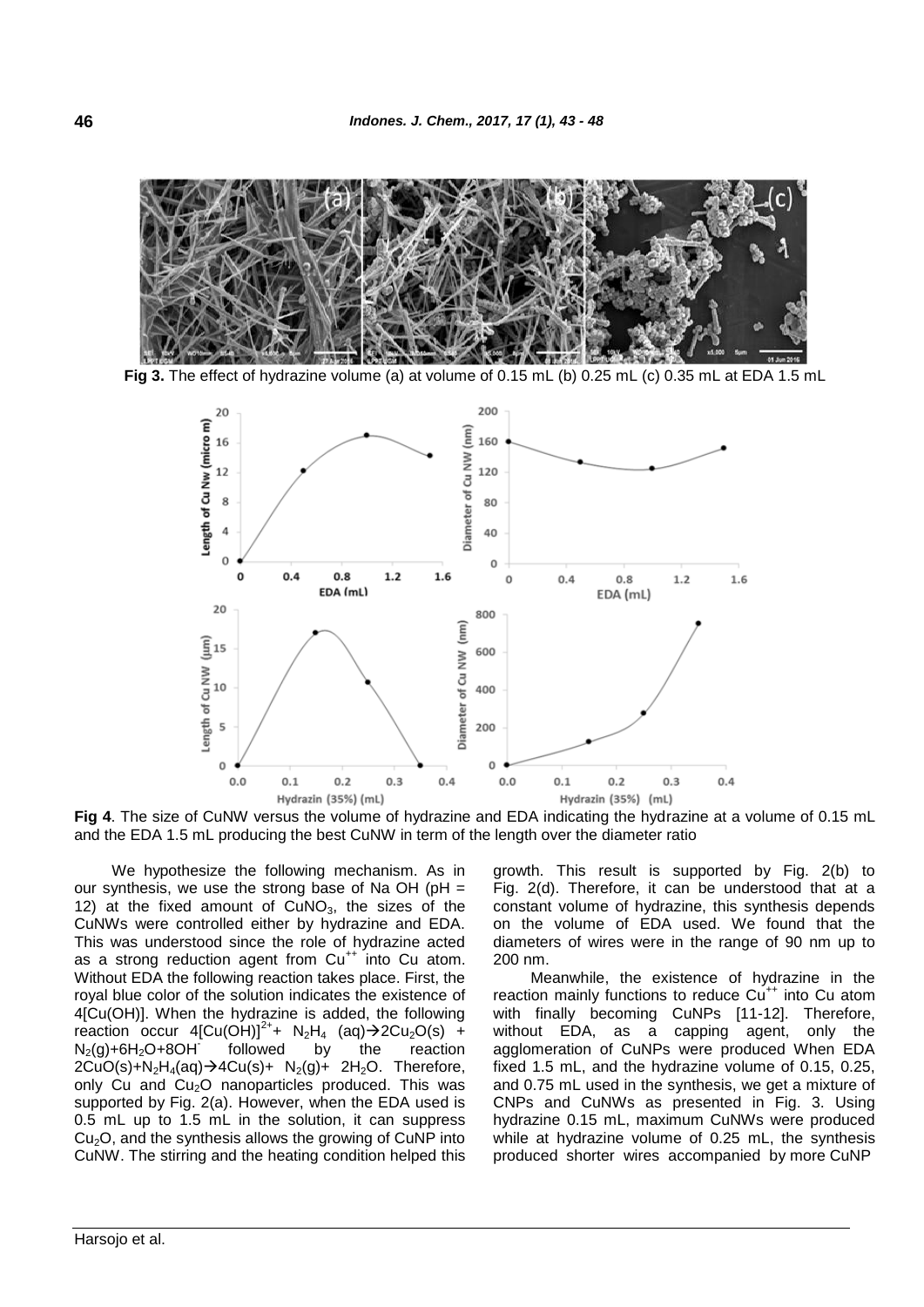

**Fig 5.** X-ray diffraction of powder Cu nanowire with the planes indicating Cu peaks. The symbol \* indicates for  $[111]$  Cu<sub>2</sub>O plane

compared to that of 0.15 mL. This means that using hydrazine volume of 0.25 mL, the synthesis starts producing an unbalancing the process of transforming CuNP into CuNW using the available EDA. The result was shown in Fig. 3(b). In addition, at hydrazine volume of 0.75 mL, creating the bigger unbalancing process in transforming CuNP into CuNW, therefore more CuNPs and short CuNWs were produced as shown in Fig. 3(c).

The result also told that the amount of hydrazine volume used in the synthesis produced a more sensitive effect to the size of CuNW compared to the amount of EDA volume added to the solution as can be seen in Fig. 3 and Fig. 4. This suggested that as hydrazine was not only the main agent transforming  $Cu^{++}$  into Cu atoms but also the critical agent in transforming Cu ions into CuNPs while EDA functions to aggregate the CuNPs into CuNWs. Such explanation was also suggested by other authors [11,12]. The role of hydrazine as an oxygen reductor and EDA as a capping or guiding agent can be used to understand the mechanism of other metal nano wire forming. In short, in the wet synthesis of metal nano wires, two agents play important roles in producing metal nanowires which are the reductor and the guiding agent. Both play important roles in forming the diameter and in the length of the wire. And such evidence also happens in the forming of AgNW [15]. Although we estimated that the ratio of length to diameter of the wires might be made higher, in the present experiment, we obtained the highest ratio to be 120  $\pm$  30. It was smaller than that was obtained in Ref.[12] and [14], however, we believe that this number can still be increased using a correct ratio of hydrazine and EDA.

It should be noted that although the extracted solution of Cu NW was kept at -4 °C, the Cu NW still experienced oxidation as it was tested by X-ray diffraction as shown in the Fig. 5. The  $Cu<sub>2</sub>O$  [111] plane appeared at  $2\theta = 35.8$  while the rest of the peaks confirmed as Cu peaks using JCPDS 04-0836. Using this spectrum we found that the Cu NW powder was in the form of a polycrystalline fcc cube having  $2\theta$  peaks at 42.56, 49.76, 74.68 correlated to [111], [200], and [220] planes respectively. Further effort has still been done underway to increase the ratio of length to diameter as well as to stabilize it from oxidation.

### **CONCLUSION**

In summary, we concluded that the variation the volume of EDA and hydrazine in the wet synthesis Cu nanowire can be used to obtain the different size of copper nanowire as well as nanoparticles. The result also indicated that there exists an optimal condition in term of volume ratio between hydrazine and EDA in which the targeted Cu nanowire can be accomplished using the synthesis. In this synthesis, we obtain the optimum condition of volumes of hydrazine and EDA are 0.15 mL and 1.5 mL, respectively, and the synthesis produces CuNWs with the length to diameter ratio to be  $120 \pm 30$ .

### **ACKNOWLEDGEMENT**

This research was supported by the Grant from Indonesian Government through Hibah Kerja Sama Luar Negri, Kemenristekdikti, Contract No. 1021/UN1- P.III/DIT2016 at the year 2016.

#### **REFERENCES**

- [1] Irshad, M.I., Ahmad, F., Mohamed, N.M., and Abdullah, M.Z., 2014, Preparation and structural characterization of template assisted electrodeposited copper nanowires, *Int. J. Electrochem. Sci*., 9, 2548–2555.
- [2] Stortini, A.M., Moretto, M., Mardegan, A., Ongaro, M., and Ugo, P., 2014, Arrays of copper nanowire electrodes: Preparation, characterization and application as nitrate sensor, *Sens. Actuators, B*, 207 (Part A), 186–192.
- [3] Shin, S., Kong, B.H., Kim, B.S., Kim, K.M., Cho, H.K., and Cho, H.H., 2011, Over 95% of largescale length uniformity in template-assisted electrodeposited nanowires by subzerotemperature electrodeposition, *Nanoscale Res. Lett*., 6, 467.
- [4] Mayousse, C., Celle, C., Carella, A., and Simonato, J.P., 2014, Synthesis and purification of long copper nanowires. Application to high performance flexible transparent electrodes with